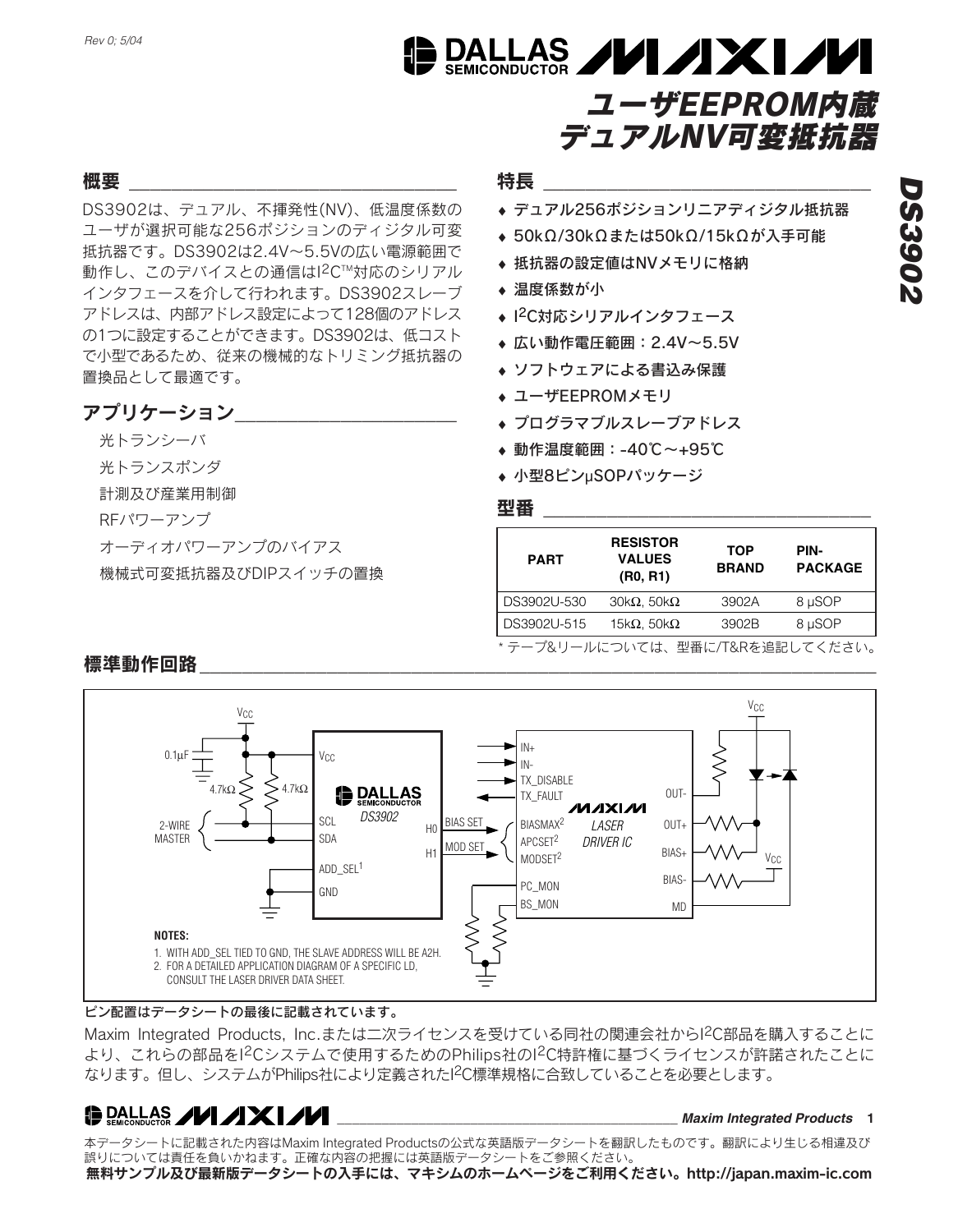#### **ABSOLUTE MAXIMUM RATINGS**

Voltage Range on V<sub>CC</sub>, SDA, SCL, H0, and H1 Relative to Ground................................-0.5V to +6.0V Voltage Range on ADD\_SEL Relative to Ground ..............-0.5V to (V<sub>CC</sub> + 0.5V), not to exceed 6.0V Resistor Current ....................................................................3mA

| J-STD-020A Specification |
|--------------------------|

*Stresses beyond those listed under "Absolute Maximum Ratings" may cause permanent damage to the device. These are stress ratings only, and functional operation of the device at these or any other conditions beyond those indicated in the operational sections of the specifications is not implied. Exposure to absolute maximum rating conditions for extended periods may affect device reliability.*

#### **RECOMMENDED DC OPERATING CONDITIONS**

 $(T_A = -40^{\circ}C \text{ to } +95^{\circ}C)$ 

| <b>PARAMETER</b>                     | <b>SYMBOL</b>                   | <b>CONDITIONS</b> | <b>MIN</b>                    | <b>MAX</b><br><b>TYP</b> |                                  | <b>UNITS</b> |
|--------------------------------------|---------------------------------|-------------------|-------------------------------|--------------------------|----------------------------------|--------------|
| Supply Voltage                       | <b>V<sub>CC</sub></b>           | (Note 1)          | $+2.4$                        | $+5.5$                   |                                  |              |
| Input Logic 1<br>(SDA, SCL, ADD_SEL) | V <sub>IH</sub>                 |                   | 0.7x<br><b>V<sub>CC</sub></b> | $V_{CC}$ +<br>0.3        |                                  |              |
| Input Logic 0<br>(SDA, SCL, ADD_SEL) | VIL                             |                   | $-0.3$                        |                          | $+0.3x$<br><b>V<sub>CC</sub></b> |              |
| Resistor Inputs                      | H <sub>0</sub> , H <sub>1</sub> |                   | $-0.3$                        | $+5.5$                   |                                  |              |
| <b>Resistor Current</b>              | <b>IRES</b>                     |                   |                               | 3                        |                                  | mA           |

#### **DC ELECTRICAL CHARACTERISTICS**

(V<sub>CC</sub> =  $+2.4V$  to  $+5.5V$ , T<sub>A</sub> =  $-40^{\circ}$ C to  $+95^{\circ}$ C, unless otherwise noted.)

| <b>PARAMETER</b>               | <b>SYMBOL</b> | <b>CONDITIONS</b>             | MIN                      | <b>TYP</b> | <b>MAX</b> | <b>UNITS</b> |
|--------------------------------|---------------|-------------------------------|--------------------------|------------|------------|--------------|
| <b>Standby Current</b>         | <b>ISTBY</b>  | (Note 2)                      |                          |            | 200        | μA           |
| Input Leakage                  |               |                               | $\overline{\phantom{a}}$ |            | $+1$       | μA           |
| Low-Level Output Voltage (SDA) | Vol 1         | 3mA sink current              |                          |            | 0.4        |              |
|                                | VOL2          | 6 <sub>m</sub> A sink current |                          |            | 0.6        |              |

#### **ANALOG RESISTOR CHARACTERISTICS**

( $V_{\text{CC}}$  = +2.4V to +5.5V,  $T_A$  = -40°C to +95°C, unless otherwise noted.)

| <b>PARAMETER</b>                | <b>SYMBOL</b> | <b>CONDITIONS</b>             | MIN                      | <b>TYP</b> | <b>MAX</b>       | <b>UNITS</b>             |
|---------------------------------|---------------|-------------------------------|--------------------------|------------|------------------|--------------------------|
| Resistance Tolerance            |               | $T_A = +25^{\circ}C$          | $-20$                    |            | $+20$            | %                        |
| Position 0 Resistance           |               |                               |                          | 160        | 250              | Ω                        |
| Absolute Linearity              |               | (Note 3)                      | -                        |            | $+$ <sup>-</sup> | $\overline{\mathsf{SB}}$ |
| Relative Linearity              |               | (Note 4)                      | $-0.75$                  |            | $+0.75$          | ∟SB                      |
| Temperature Coefficient         |               | At position FFh. (Notes 5, 6) | $-300$                   |            | $+300$           | ppm/°C                   |
| High-Impedance Resistor Current | <b>IRHIZ</b>  | HO, $H1 = VCC$                | $\overline{\phantom{a}}$ |            | $+1$             | μA                       |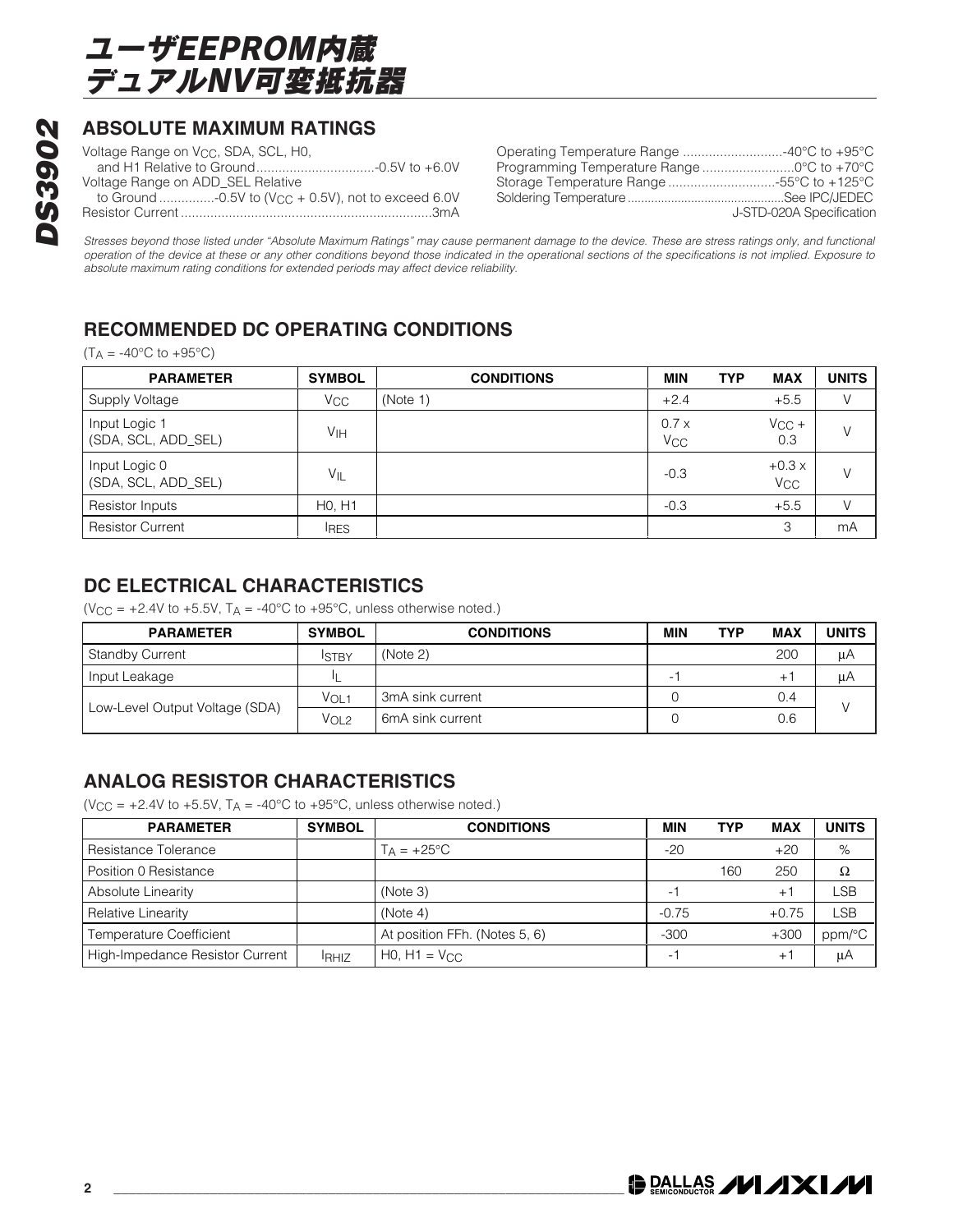#### **AC ELECTRICAL CHARACTERISTICS (Figure 1)**

(V<sub>CC</sub> = +2.4V to +5.5V, T<sub>A</sub> = -40°C to +95°C, unless otherwise noted. Timing referenced to V<sub>IL(MAX)</sub> and V<sub>IH(MIN)</sub>.)

| <b>PARAMETER</b>                                   | <b>SYMBOL</b>       | <b>CONDITIONS</b> | <b>MIN</b>                 | <b>TYP</b> | <b>MAX</b> | <b>UNITS</b> |
|----------------------------------------------------|---------------------|-------------------|----------------------------|------------|------------|--------------|
| <b>SCL Clock Frequency</b>                         | fscl                | (Note 7)          | $\mathbf 0$                |            | 400        | kHz          |
| Bus Free Time Between STOP<br>and START Conditions | t <sub>BUF</sub>    |                   | 1.3                        |            |            | μs           |
| Hold Time (Repeated)<br><b>START Condition</b>     | t <sub>HD:STA</sub> |                   | 0.6                        |            |            | μs           |
| Low Period of SCL                                  | t <sub>LOW</sub>    |                   | 1.3                        |            |            | $\mu$ s      |
| High Period of SCL                                 | <b>THIGH</b>        |                   | 0.6                        |            |            | μs           |
| Data Hold Time                                     | t <sub>HD:DAT</sub> |                   | $\mathbf 0$                |            | 0.9        | $\mu s$      |
| Data Setup Time                                    | tsu:DAT             |                   | 100                        |            |            | μs           |
| <b>Start Setup Time</b>                            | tsu:STA             |                   | 0.6                        |            |            | $\mu$ s      |
| SDA and SCL Rise Time                              | tŖ                  | (Note 8)          | $20 +$<br>$0.1 \times C_B$ |            | 300        | ns           |
| SDA and SCL Fall Time                              | tF                  | (Note 8)          | $20 +$<br>$0.1 \times C_B$ |            | 300        | ns           |
| Stop Setup Time                                    | tsu:STO             |                   | 0.6                        |            |            | $\mu$ s      |
| SDA and SCL Capacitive Loading                     | $C_{\text{B}}$      | (Note 8)          |                            |            | 400        | рF           |
| <b>EEPROM Write Time</b>                           | tw <sub>R</sub>     | (Note 9)          |                            |            | 10         | ms           |
| Input Capacitance                                  | C <sub>1</sub>      |                   |                            | 5          |            | рF           |
| Startup Time                                       | tst                 | (Note 6)          |                            |            | 2          | ms           |

#### **NONVOLATILE MEMORY CHARACTERISTICS**

 $(VCC = +2.4V$  to  $+5.5V$ , unless otherwise noted.)

| <b>PARAMETER</b> | <b>SYMBOL</b> | <b>CONDITIONS</b>          | <b>MIN</b>             | TVD | <b>MAX</b> | <b>UNITS</b> |
|------------------|---------------|----------------------------|------------------------|-----|------------|--------------|
| Writes<br>∴JM '  |               | 7000<br>$\sim$<br>'Note 6, | $\cap$<br>50<br>OUJ.UC |     |            |              |

**Note 1:** All voltages referenced to ground.

**Note 2:** I<sub>STBY</sub> specified for the inactive state measured with SDA = SCL = V<sub>CC</sub>, ADD\_SEL = GND, and with H0 and H1 floating.

**Note 3:** Absolute linearity is the difference of measured value from expected value at resistor position. Expected value is from the measured minimum position to measured maximum position.

**Note 4:** Relative linearity is the deviation of an LSB resistor setting change vs. the expected LSB change. Expected LSB slope of the straight line is the typical operating curves from the measured minimum position to measured maximum position.

**Note 5:** See the *Typical Operating Characteristics* section.

**Note 6:** Guaranteed by design.

**Note 7:** Timing shown is for fast-mode (400kHz) operation. This device is also backward-compatible with I2C standard mode.

**Note 8:** C<sub>B</sub>—total capacitance of one bus line in picofarads.

**Note 9:** EEPROM write begins after a STOP condition occurs.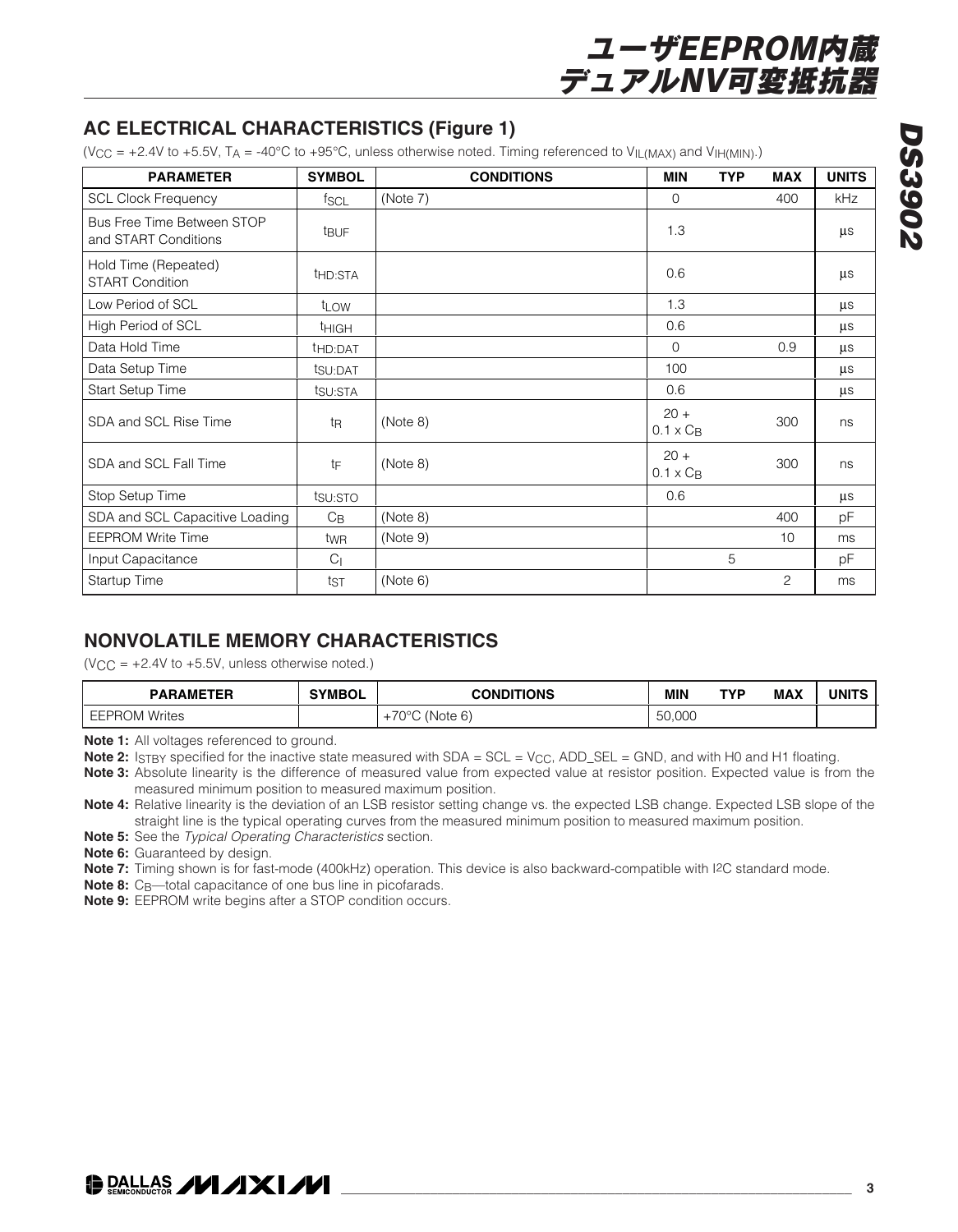#### 標準動作特性

 $(V_{\text{CC}} = +3.3V, T_A = +25^{\circ}\text{C}$ , unless otherwise noted.)

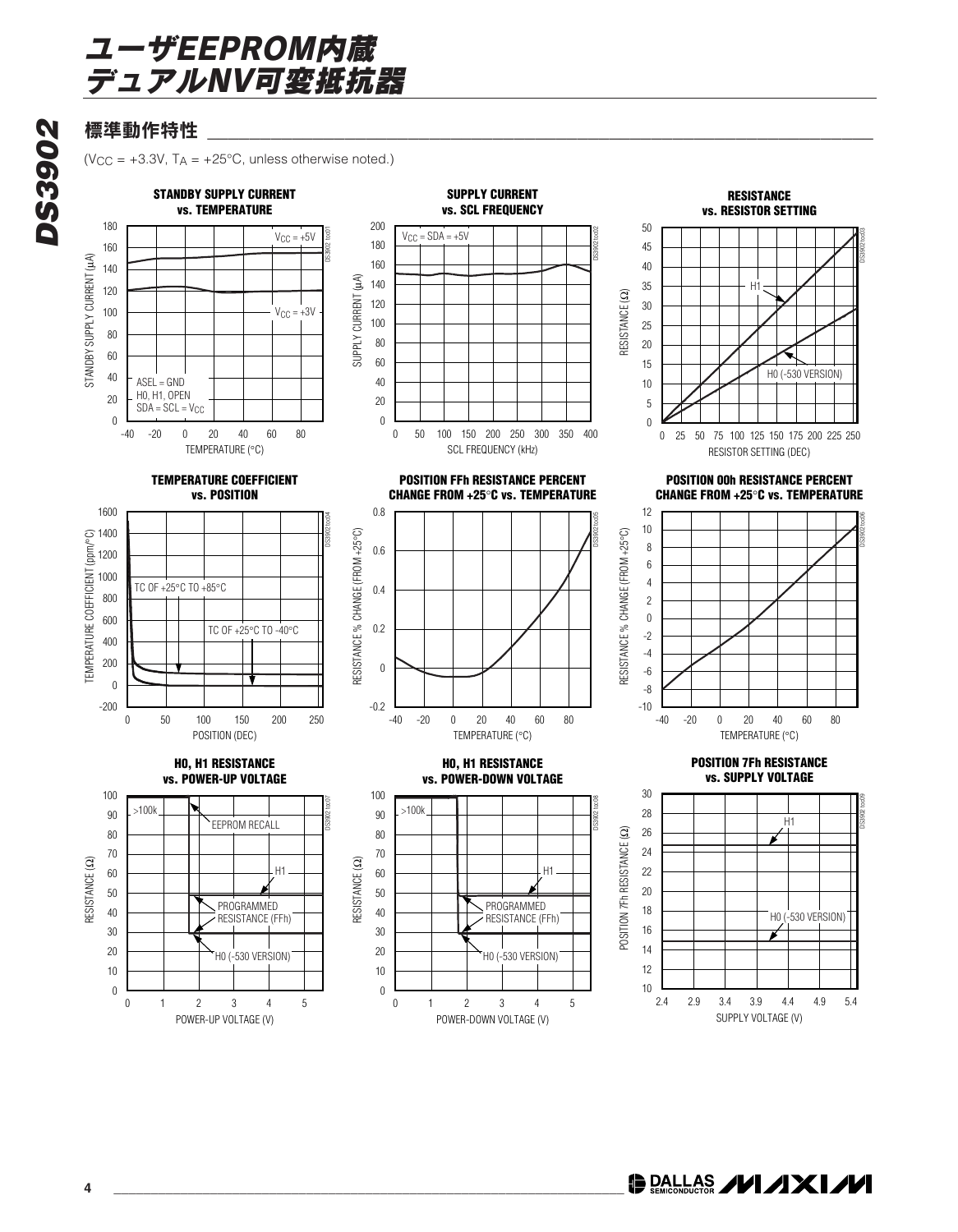#### 標準動作特性(続き)

( $V_{CC}$  = +3.3V,  $T_A$  = +25°C, unless otherwise noted.)









# **DS3902** *DS3902*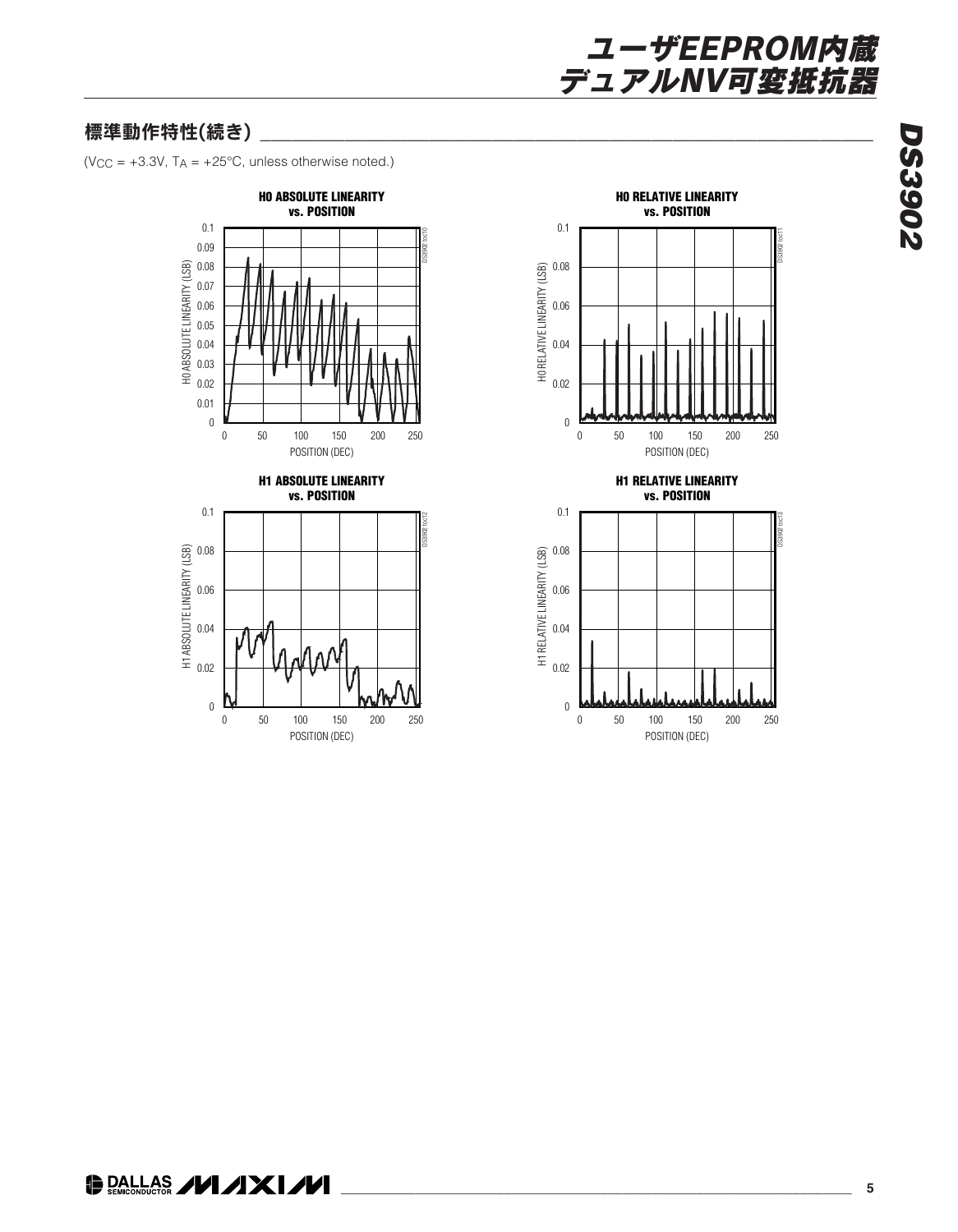#### 端子説明

| 端子 | 名称                    | 機<br>能                      |
|----|-----------------------|-----------------------------|
|    | H <sub>0</sub>        | 抵抗器0ハイ端子                    |
| 2  | <b>SDA</b>            | I2Cシリアルデータオープンドレイン<br>入力/出力 |
| 3  | <b>SCL</b>            | I2Cシリアルクロック入力               |
| 4  | <b>GND</b>            | グランド                        |
| 5  | ADD_SEL               | アドレス選択                      |
| 6  | H1                    | 抵抗器1ハイ端子                    |
| 7  | N.C.                  | 接続なし                        |
| 8  | <b>V<sub>CC</sub></b> | 電源電圧                        |

#### 詳細

DS3902のブロック図を「ブロック図」の項に示します。 主な部品を以下に詳しく説明します。

#### メモリマップ

DS3902のメモリマップを表1に示します。

#### 抵抗器

DS3902は、256ポジション(及びハイZ)の、NV、ディジ タル可変抵抗器を2個内蔵しています。ピンH0とH1は、 それぞれ抵抗器0と抵抗器1のハイ端子です。両抵抗器の ロー端子は、内部でグランドに接続されています。こ れらの抵抗器は、I2Cシリアルインタフェースを使用して プログラムされます(メモリマップの抵抗器0と抵抗器1



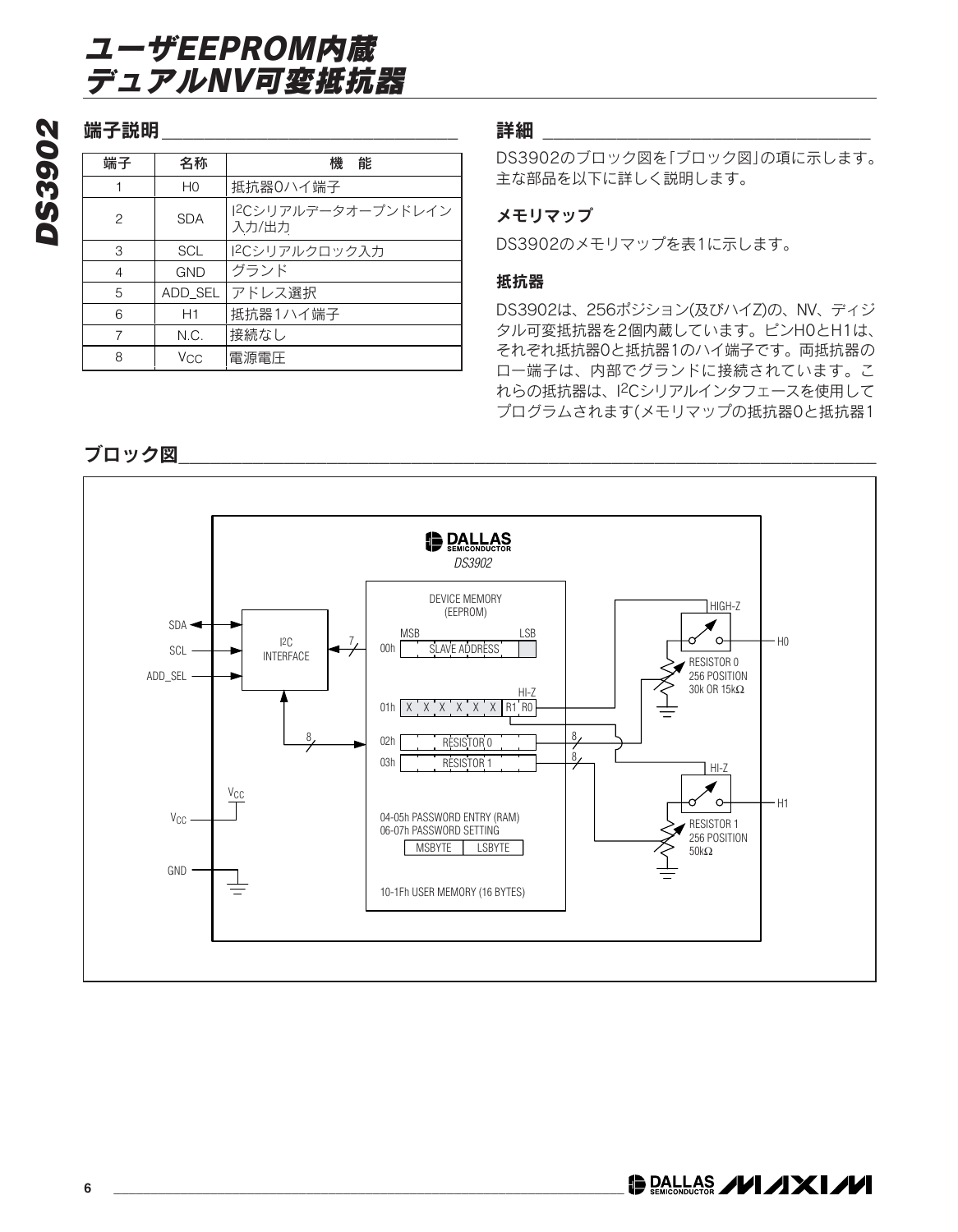|                     |                 | <b>BINARY</b> |                |                |                                    |                |    |                |                | <b>FACTORY</b>  | <b>ACCESS</b> |            |               |
|---------------------|-----------------|---------------|----------------|----------------|------------------------------------|----------------|----|----------------|----------------|-----------------|---------------|------------|---------------|
| <b>DESCRIPTION</b>  | <b>ADDR</b>     | <b>MSB</b>    |                |                |                                    |                |    |                | <b>LSB</b>     | <b>DEFAULT</b>  | W/O PW        | W/PW       | <b>TYPE</b>   |
| Slave Address       | 00h             |               |                |                | <b>SLAVE ADDRESS</b>               |                |    |                | Χ              | A0h             | R             | <b>R/W</b> | <b>EEPROM</b> |
| Configuration       | 01h             | X             | X              | X              | X                                  | X              | X  | R1             | R <sub>0</sub> | 00h             | $\mathsf{R}$  | R/W        | <b>EEPROM</b> |
| Resistor 0          | 02h             | b7            | b <sub>6</sub> | b <sub>5</sub> | b4                                 | b.             | b2 | b <sub>1</sub> | b <sub>0</sub> | 7Fh             | R             | R/W        | <b>EEPROM</b> |
| Resistor 1          | 03h             | b7            | b <sub>6</sub> | b <sub>5</sub> | b4                                 | b <sub>3</sub> | b2 | b <sub>1</sub> | b <sub>0</sub> | 7Fh             | R             | <b>R/W</b> | <b>EEPROM</b> |
| Password            | 04h             |               |                |                |                                    | PW MSB         |    |                |                | FF <sub>h</sub> | W             | W          | <b>RAM</b>    |
| Entry               | 05h             |               |                |                |                                    | PW LSB         |    |                |                | FF <sub>h</sub> |               |            |               |
| Password            | 06h             |               |                |                |                                    | PW MSB         |    |                |                | <b>FFh</b>      |               | <b>R/W</b> | <b>EEPROM</b> |
| Setting             | 07h             |               |                |                |                                    | <b>PW LSB</b>  |    |                |                | FFh             |               |            |               |
| <b>No</b><br>Memory | $08h -$<br>0Fh  |               |                |                |                                    |                |    |                |                |                 |               |            |               |
| User<br>Memory      | $10h -$<br>1Fh. |               |                |                | 16 BYTES OF GENERAL PURPOSE EEPROM |                |    |                |                | ALL FFh         | R             | <b>R/W</b> | <b>EEPROM</b> |

### 表1.メモリマップ

 $X = f$ 任意。

レジスタをご覧ください)。設定レジスタは、各抵抗器 をハイZ状態にすることができるビット(R0とR1)を含 んでいます。ハイZビットの1つが「1」を書き込まれる と、対応する抵抗器がハイZになります。「0」に書き戻 されると、抵抗器はプログラムされた抵抗に戻ります。 抵抗器0または抵抗器1レジスタを00hに書き込むと、 各々の抵抗器がその最小位置(及び最小抵抗)に設定され ます。この値は、「ANALOG RESISTOR CHARAC-TERISTICS」の電気的特性表に記載されています。抵抗 器0または抵抗器1レジスタをFFhに書き込むと、抵抗 器がその最大抵抗に設定されます。抵抗器の公称抵抗 (Ω単位)は、このデータシートの最初の型番表に記載さ れています。

DS3902に電源を印加すると、瞬時に両抵抗器がハイZ に設定され、その後EEPROMに格納された設定値が呼 び出されます。

#### スレーブアドレスとADD\_SELピン

DS3902のI2Cスレーブアドレスは、ADD\_SELピンの 状態に依存します。このピンがローであれば、スレー ブアドレスはA2hです。ADD\_SELピンがハイであれば、 スレーブアドレスはEEPROMのアドレス00hに格納さ れた値によって決まります。スレーブアドレスの出荷 時デフォルトについては「メモリマップ」を参照してく ださい。スレーブアドレスを128アドレスの1つに設定 するために、最上位の7ビットが使用されます(LSBは R/Wビットのビット位置にあるため使用されません)。 I 2Cインタフェースは、後の項で詳しく説明します。

#### ソフトウェアによる書込み保護

ソフトウェアによる書込み保護は、2バイトのパスワード を生成しこれをパスワード設定レジスタ(06h~07h)に書

き込むことによってイネーブルされます。書込み保護 をすると、読取りはすべてのメモリ位置から可能ですが、 書込みはパスワード入力レジスタ(04h~05h)にしかで きません。正しいパスワードを入力すると、メモリに 書き込むことができます。パスワード(PW)がある場合と ない場合に読取り/書込み可能なレジスタを調べるため には、「メモリマップ」を参照してください。出荷時のパス ワード設定はFFFFhです。また、デバイスに電源が印加 されるたびに、パスワード入力レジスタ(これはRAMで、 EEPROMではありません)がデフォルトのFFFFhに設定 され、デバイスへのフルアクセスを提供します。書込み 保護が必要でない場合は、パスワード設定を出荷時の デフォルトのままにしてパスワード入力レジスタを無視 してください。

#### I<sup>2</sup>Cシリアルインタフェースの説明

#### I2Cの定義

I 2Cデータ転送を説明する際には一般に以下の用語が使用 されます。

マスタデバイス:マスタデバイスはバス上のスレーブデ バイスを制御します。マスタデバイスは、SCLクロックパ ルス、START、STOP条件を発生します。

スレーブデバイス:スレーブデバイスは、マスタの要 求に応じてデータを送受信します。

バスアイドルまたはノットビジー:SDAとSCLの両方が 非アクティブでロジックハイの状態にあるときのSTART とSTOP条件の間の時間。バスがアイドル状態になると、 バスは、通常、スレーブデバイスを低電力モードに入 れます。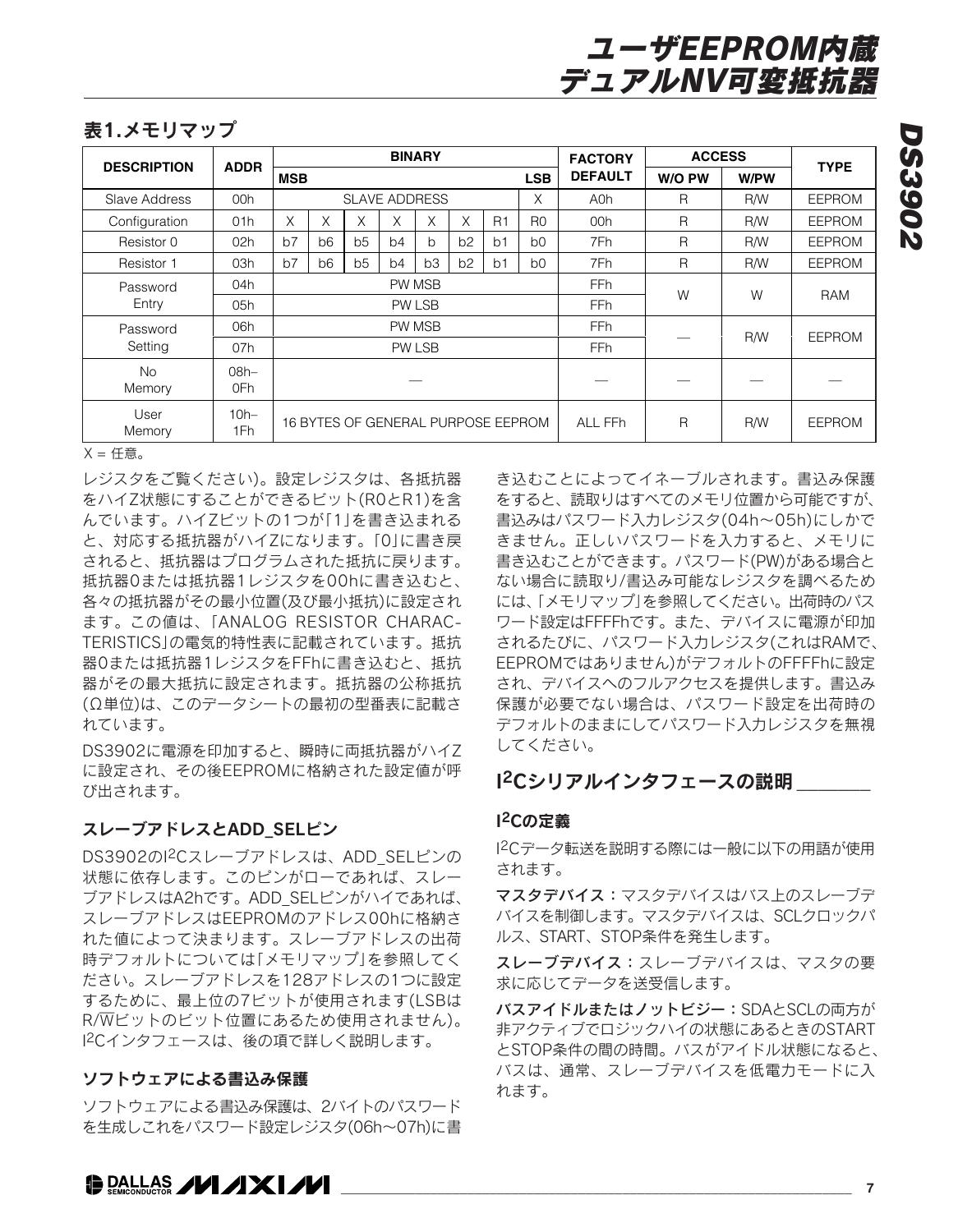*DS3902* DS3902



図1. I2Cのタイミング図

START条件:START条件は、スレーブと新たなデータ 転送を開始するためにマスタによって発生されます。 SCLがハイの間にSDAがハイからローに遷移すると、 START条件が発生します。有効なタイミングについて は、タイミング図をご覧ください。

STOP条件:STOP条件は、スレーブとのデータ転送を 終了するためにマスタによって発生されます。SCLが ハイの間にSDAがローからハイに遷移すると、STOP条件 が発生します。有効なタイミングについては、タイミング 図をご覧ください。

反復START条件:マスタは、1回のデータ転送の最後に 反復START条件を使用することによって、現在のデータ転 送に続いて新たなデータ転送を直ちに開始することを 表わします。反復STARTは、データ転送を開始する特 定メモリアドレスを識別するために、通常、読取り動 作中に利用されます。反復START条件は、通常の START条件と同様に送出されます。有効なタイミング については、タイミング図をご覧ください。

ビット書込み:SDAは、SCLがロー状態の間に遷移する ことが必要です。SDAのデータは、SCLの全ハイパルス 及びセットアップとホールドの時間要件を満たす期間中有 効で不変でなければなりません(図1参照)。データは、SCL の立上りエッジの間にデバイスにシフトインされます。

ビット読取り:書込み動作の最後に、マスタは、ビット 読取り中のSCLの次の立上りエッジの前に、適当なセッ トップ時間(図1参照)SDAバスラインを解放する必要が あります。デバイスは前のSCLパルスの立下りエッジで SDAのデータの各ビットをシフトアウトし、このデータ

ビットは現在のSCLパルスの立上りエッジにおいて有効 です。マスタは、スレーブからビットを読み取っていると きを含め、すべてのSCLクロックパルスを発生します。

確認応答(ACKまたはNACK):肯定確認応答(ACK)また は否定確認応答(NACK)は、常に、バイト転送中に送信 される9番目のビットです。データを受信するデバイス (読取り中のマスタ、または書込み動作中のスレーブ)は、 9番目のビット中に0を送信することによってACKを返し ます。デバイスは、9番目のビット中に1を送信すること によってNACKを返します。ACKとNACKのタイミング (図1)は、その他すべてのビット書込みと同じです。 ACKは、デバイスがデータを正しく受信していること の確認です。NACKは、読取りシーケンスを終了するた めに使用されるか、もしくはデバイスがデータを受信 していないことを表わします。

バイト書込み:バイト書込みは、マスタからスレーブに 転送(MSB先頭)される8ビットの情報とスレーブからマ スタへの1ビットの確認応答で構成されます。マスタが 送信する8ビットはビット書込みの定義に従って行われ、 確認応答はビット読取りの定義を用いて読み取られます。

バイト読取り:バイト読取りは、スレーブからマスタへ の8ビットの情報転送とマスタからスレーブへの1ビット のACKまたはNACKです。スレーブからマスタに転送 (MSB先頭)される8ビットの情報は、前記のビット読取 りの定義を用いてマスタによって読み取られ、マスタは ビット書込みの定義を用いてACKを送信し後続のデータ バイトを受信します。スレーブがSDAの制御をマスタ に戻すためには、マスタは最終バイト読取りに対して NACKを返して通信を終了する必要があります。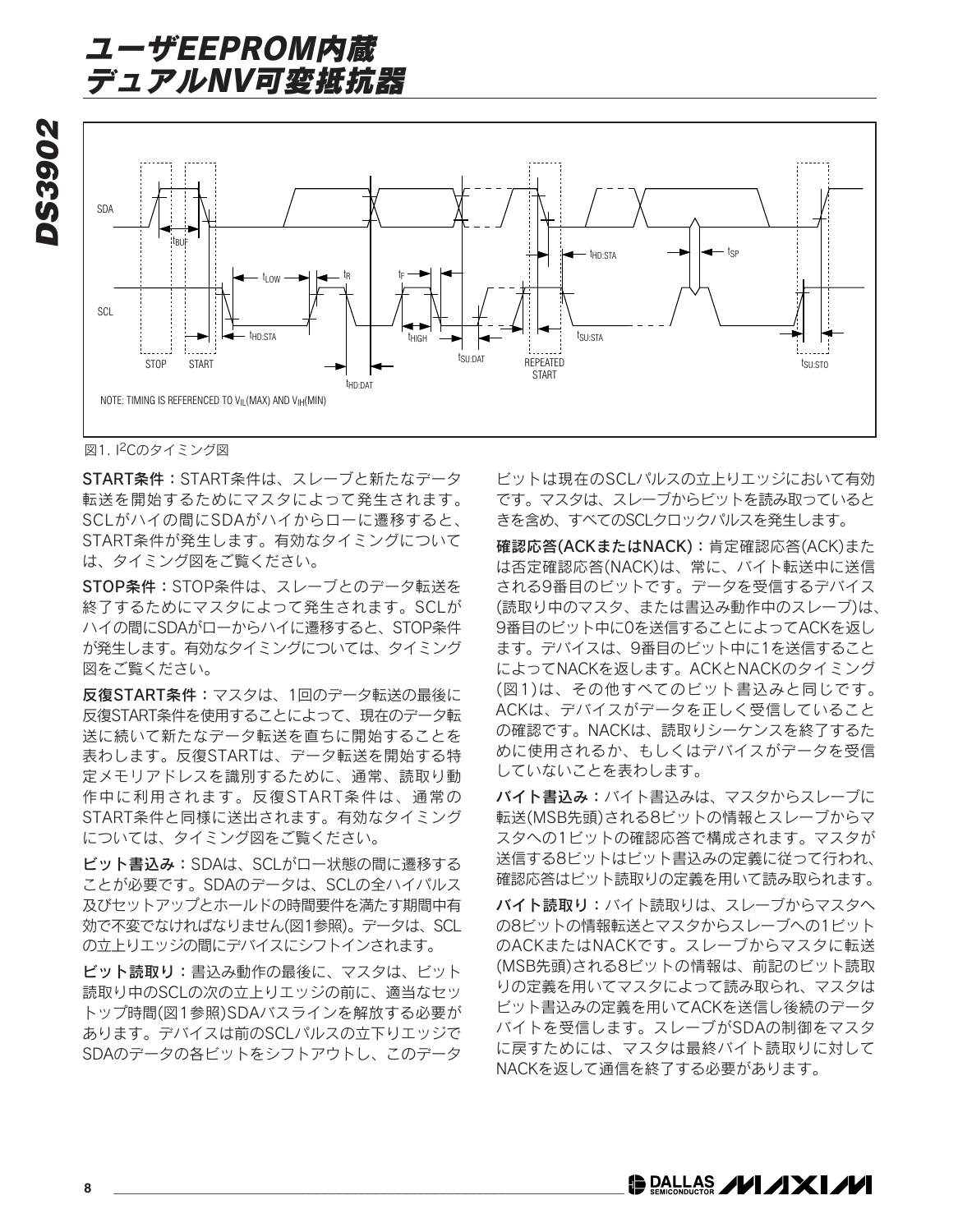スレーブアドレスバイト:I2Cバス上の各スレーブは、 START条件のすぐ後に送信されるスレーブアドレス指定 バイトに応答します。スレーブアドレスバイトは、上位 7ビットにスレーブアドレスを含み、最下位ビットに R/Wビットを含んでいます。

DS3902のスレーブアドレスはADD SELピンの状態に依 存します。ADD\_SELがローであれば、スレーブアドレス バイトはA2hです。ここで、LSBはR/Wビットです。R/W ビットが0(A2hの場合など)であれば、マスタはデータをス レーブに書き込むことを表わします。R/W=1(この場合は A3h)であれば、マスタはスレーブからデータを読み取りま す。不正なスレーブアドレスが書き込まれると、DS3902 はマスタが別のI2Cデバイスと通信しているものと判断し、 次のSTART条件が送信されるまで通信を無視します。

他方、ADD\_SELピンがロジックハイであれば、スレーブ アドレスバイトはEEPROM(アドレス00h)に保存されたス レーブアドレスレジスタによって決まります。このレジ スタのLSBはR/Wビットのビット位置にあるため使用され ません。詳しくは、「スレーブアドレスとADD SELピン」 の項を参照してください。

メモリアドレス: I<sup>2</sup>C書込み動作中、マスタはメモリア ドレスを送信してスレーブがデータを格納しなければ ならないメモリ位置を指示する必要があります。メモ リアドレスは、必ず、スレーブアドレスバイトに続く 書込み動作中に送信される2番目のバイトです。

#### I2C通信

スレーブへの単一バイトの書込み:マスタは、START 条件の発生、スレーブアドレスバイト(R/W = 0)の書込み、 メモリアドレスの書込み、データバイトの書込み、及び STOP条件の発生を行う必要があります。マスタはすべて のバイトの書込み動作中にスレーブの確認応答を読み取る 必要があります。

スレーブへの複数バイトの書込み:スレーブに複数のバイ トを書き込むために、マスタはSTART条件の発生、スレー ブアドレスバイト(R/W=0)の書込み、メモリアドレスの 書込み、最大2バイトのデータバイトの書込み、及び STOP条件の発生を行います。

DS3902は、1回の書込みトランザクションによって1 または2バイト(1ページまたは1行)を書き込むことができ ます。これは、各データバイトを送信する前にメモリア ドレスを送信しなくてもデータを連続したアドレスに書 き込むことができるアドレスカウンタによって内部で制 御されます。アドレスカウンタは、書込みを2バイトx1 ページに制限します。各ページ間でSTOP条件を送信せず にメモリのページにさらに書き込もうとすると、現在の 行の最初にアドレスカウンタがラップアラウンドします。 各行は、偶数メモリアドレスで始まります。

アドレスのラッピングの発生を防止するために、マスタ はページの最後にSTOP条件を送信してからバスの解放ま たはEEPROMの書込み時間の経過を待つ必要がありま す。その後、マスタは、新たなSTART条件の発生、ス レーブアドレスバイト(R/W=0)の書込み、及びデータの 書込みの継続に先立つ次のメモリ行の先頭メモリアドレス の書込みを行うことができます。

肯定確認応答ポーリング:DS3902は、EEPROMページ に書き込むたびに、ページの内容をEEPROMに書き込む ためにSTOP条件の後にEEPROMの書込み時間(tw)を 必要とします。EEPROMの書込み時間中、デバイスは そのスレーブアドレスが使用中であるためこれに確認 応答しません。DS3902のアドレス指定を反復するこ とによって、DS3902のデータ受信準備が整い次第次の ページを書き込むことができるという事象を利用すること が可能です。肯定確認応答ポーリングに代わるもう1つの 方法は、デバイスに再度書き込む前にtwの最大時間が 経過するまで待つことです。

EEPROM書込みサイクル:DS3902は、EEPROMの書 込みを行うとき、そのページの1バイトしか変更されてい ない場合でもEEPROMメモリページ全体を書き込みます。 そのページの2バイト全部を変更しないで書き込むことは 可能で、同じページのメモリの残るバイトを破壊するこ とはありません。ページ全体が書き込まれるため、トラ ンザクションの際に変更されなかったページのバイトも 書込みサイクルの対象となります。この場合、単一バイ トを繰り返し書き込むことによってページ全体の機能が 時間の経過とともに低下する可能性があります。1ページ に一度に1バイトずつを書き込むと、EEPROMはページ 全体に一度に書き込む場合よりも2倍の速度で機能が低 下します。DS3902のEEPROMの書込みサイクルは 「NONVOLATILE MEMORY CHARACTERISTICS」の表 で指定されています。記載された仕様はワーストケース の温度におけるものです。室温ではワーストケースの約 10倍も多くの書込みを処理することができます。

スレーブからの単ーバイトの読取り:データを書き込む 場所を定めるためにメモリアドレスバイトを使用する書込 み動作とは異なり、読取り動作はメモリアドレスカウンタ の現在値で行われます。スレーブから単一バイトを読み 取るために、マスタはSTART条件の発生、R/W=1による スレーブアドレスバイトの書込み、転送の終了を示す NACKを持つデータバイトの読取り、及びSTOP条件の 発生を行います。

読取り用アドレスカウンタの操作:アドレスカウンタを 強制的に特定の値に設定するためにダミーの書込みサイク ルを使用することができます。これを実行するために、 マスタはSTART条件の発生、スレーブアドレスバイトの書 込み(R/W=0)、読取りが必要なメモリアドレスの書込み、 反復START条件の発生、スレーブアドレスバイトの書込み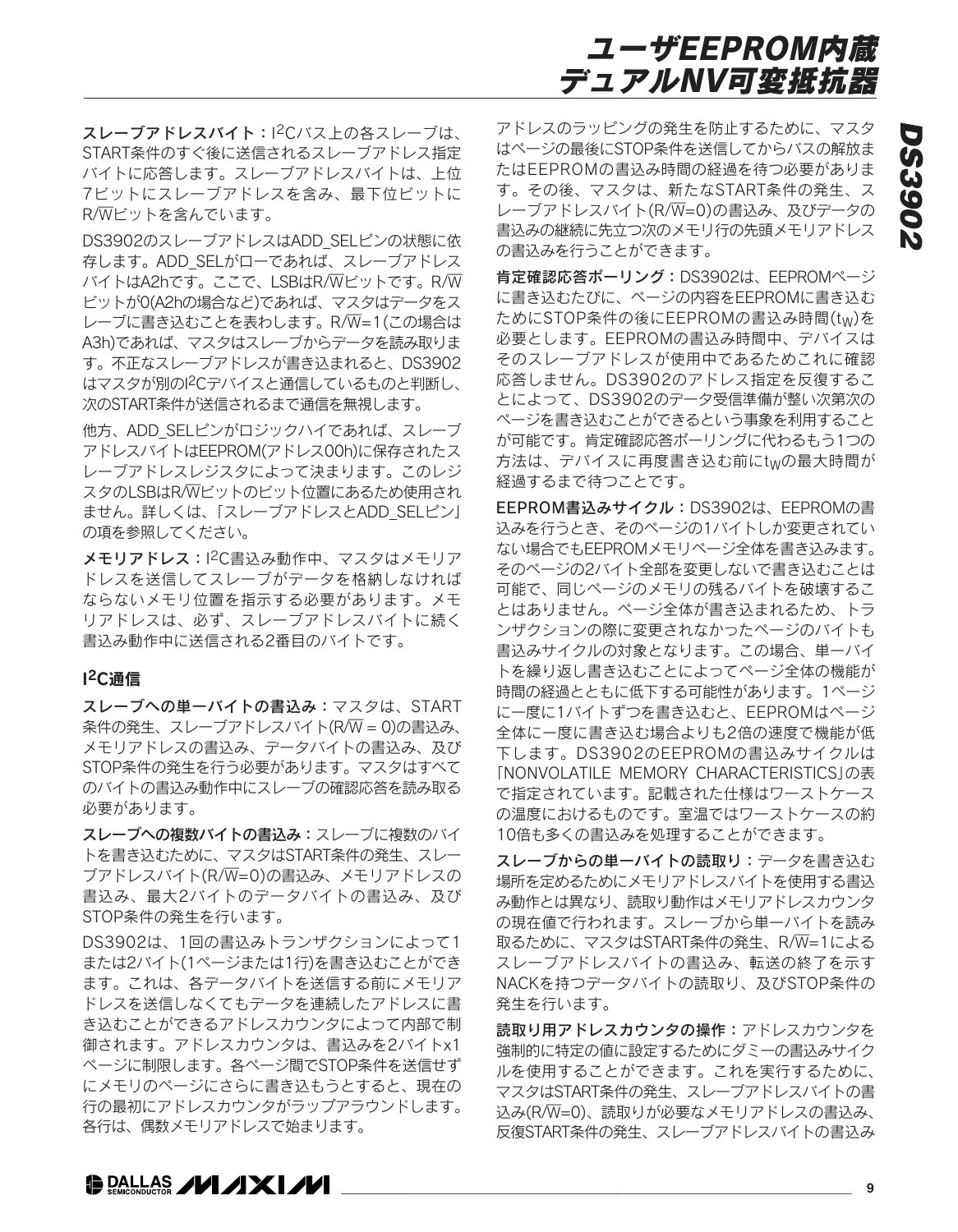

図2. I2C通信の例

(R/W=1)、規定に従ったACKまたはNACKを持つデータ の読取り、及びSTOP条件の発生を行います。

メモリの先頭位置を指定する反復START条件を使用し た読取りの例については、図2をご覧ください。

スレーブからの複数バイトの読取り:読取り動作は、 1回の転送による複数バイトの読取りに使用することが できます。マスタは、スレーブからバイトを読み取ると き、トランザクションを終了する前に別のバイトを読み 取る必要があれば、そのデータバイトに対してACKを返 すだけで済みます。マスタは最終バイトを読み取ると、 転送の終了を示すためにNACKを返してSTOP条件を発 生します。これで、読取りサイクルの前にアドレス カウンタの位置を変更するか否かに関わらずスレーブ からの複数バイトの読取りが可能になります。

#### アプリケーション情報

#### 抵抗器のスイッチとしての使用

抵抗器のハイインピーダンス状態を利用すると、抵抗器を ディジタル制御スイッチとして使用することができます。 抵抗器を位置0に設定すると、ロジックのローレベルに 等しくなります。外付けのプルアップ抵抗器を使用すると、 抵抗器をハイZ状態に設定することによってロジック ハイレベルを発生することができます。

#### 電源のデカップリング

最良の結果を得るために、IC電源ピンにデカップリング コンデンサを使用することをお奨めします。デカップ リングコンデンサの標準的な値は、0.01µFと0.1µFです。 高品質のセラミック表面実装型コンデンサを使用し、 リードインダクタンスを極力少なくするためにICのVcc とGNDピンのできる限り近くに取り付けてください。

*DS3902* DS3902